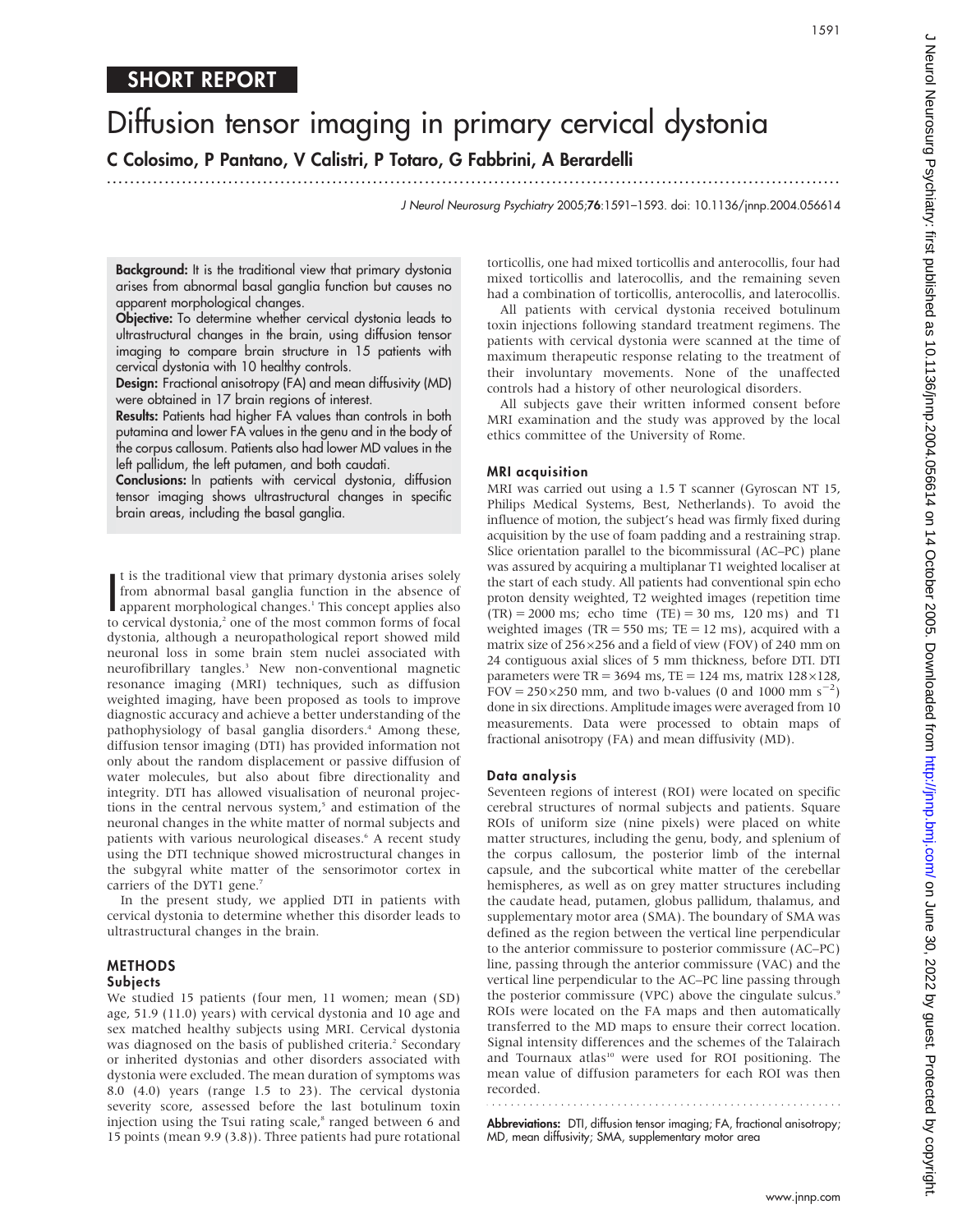| <b>Regions</b>           | Patients $(n = 15)$ | Controls $(n = 10)$ | p Value   |
|--------------------------|---------------------|---------------------|-----------|
| Genu of CC               | 750.13 (55.97)      | 814.00 (71.72)      | 0.02      |
| Corpus of CC             | 693.40 (77.11)      | 800.50 (45.82)      | 0.01      |
| Splenius of CC           | 845.27 (49.69)      | 843.30 (73.57)      | NS        |
| Caudate, L               | 219.93 (92.57)      | 233.20 (85.64)      | <b>NS</b> |
| Caudate, R               | 205.93 (56.37)      | 222.00 (33.24)      | <b>NS</b> |
| Putamen, L               | 220.60 (81.37)      | 147.60 (47.70)      | 0.01      |
| Putamen, R               | 222.20 (94.11)      | 150.70 (46.47)      | 0.03      |
| Pallidum, L              | 246.53 (56.59)      | 210.10 (42.87)      | <b>NS</b> |
| Pallidum, R              | 273.73 (56.60)      | 237.60 (52.47)      | <b>NS</b> |
| Thalamus, R              | 285.80 (44.64)      | 273.00 (48.24)      | <b>NS</b> |
| Thalamus, L              | 286.73 (45.74)      | 321.50 (216.98)     | <b>NS</b> |
| Internal capsule, R      | 673.00 (51.61)      | 704.30 (53.61)      | <b>NS</b> |
| Internal capsule, L      | 668.87 (45.14)      | 671.50 (41.20)      | <b>NS</b> |
| Cerebellar hemisphere, R | 765.00 (53.09)      | 804.70 (55.28)      | <b>NS</b> |
| Cerebellar hemisphere, L | 759.71 (67.66)      | 806.50 (41.24)      | <b>NS</b> |
| SMA, R                   | 160.33 (41.04)      | 151.20 (28.68)      | <b>NS</b> |
| SMA, L                   | 161.73 (54.00)      | 146.20 (38.31)      | <b>NS</b> |

Statistical analyses were done using SPSS 10.0 (SPSS Inc, Chicago, Illinois, USA) for Windows XP. Differences in FA and MD mean values between patients and control subjects in both hemispheres were assessed by one way analysis of variance (ANOVA). The relation between FA and MD values, cervical dystonia severity scores, and duration of symptoms was estimated using multiple regression analysis.

## RESULTS

Conventional MRI was normal in all patients with cervical dystonia and in all the controls. The analysis of DTI data revealed multiple significant differences between patients with cervical dystonia and controls. Patients with cervical dystonia had higher FA values than controls in the left putamen ( $p<0.01$ ) and the right putamen ( $p<0.05$ ), and lower FA values in the genu ( $p$ <0.05) and the body ( $p$ < 0.001) of the corpus callosum (table 1). Patients also had lower MD values than controls in the left pallidum ( $p<0.01$ ), the left putamen ( $p<0.05$ ), and the right ( $p<0.01$ ) and left caudate ( $p<0.05$ ) (table 2). Calculations of FA and MD in the splenium of the corpus callosum, the thalamus, the internal capsule, the cerebellum, and the SMA showed no significant differences between patients with cervical dystonia and controls. No asymmetries were observed in FA and MD indices calculated on homologous structures of the two

cerebral hemispheres in patients and controls. Furthermore, in patients with cervical dystonia, FA and MD values were not significantly correlated with disease duration or severity.

# **DISCUSSION**

In this study we found that DTI can show changes in the striatum and the corpus callosum of patients with cervical dystonia, not otherwise evident on conventional MRI. Patients with cervical dystonia may therefore have ultrastructural changes in brain tissue.

Our results support previous MRI findings in patients with cervical dystonia. A previous MRI study showed abnormal T2 relaxation times within the basal ganglia in patients with this disorder.<sup>11</sup> A volumetric MRI study presented evidence that the putamen is about 10% larger in patients with cranial and limb dystonia than in healthy subjects,<sup>12</sup> while another morphometric MRI study, using voxel based morphometry, showed abnormalities in the grey matter of the pallidum as well as in the cerebral motor cortex and the cerebellar cortex.<sup>13</sup>

Our findings cannot be compared with those reported by Carbon et al in a DTI study in DYT1 mutation carriers,7 because those investigators analysed only white matter pathways.

| <b>Regions</b>           | Patients $(n = 15)$ | Controls $(n = 10)$ | p Value        |
|--------------------------|---------------------|---------------------|----------------|
| Genu of CC               | 761.13 (72.23)      | 728.40 (84.53)      | NS             |
| Body of CC               | 803.67 (109.07)     | 787.30 (104.26)     | <b>NS</b>      |
| Splenium of CC           | 749.73 (88.30)      | 791.00 (26.26)      | <b>NS</b>      |
| Caudate, L               | 690.93 (146.61)     | 795.00 (61.42)      | 0.04           |
| Caudate, R               | 663.53 (129.24)     | 781.20 (64.37)      | 0.01           |
| Putamen, L               | 673.73 (53.33)      | 730.10 (56.70)      | 0.02           |
| Putamen, R               | 669.00 (129.72)     | 732.00 (43.57)      | N <sub>S</sub> |
| Pallidum, L              | 696.60 (36.79)      | 751.40 (49.31)      | 0.004          |
| Pallidum, R              | 714.40 (41.68)      | 723.20 (29.26)      | <b>NS</b>      |
| Thalamus, R              | 760.53 (58.87)      | 789.20 (65.48)      | <b>NS</b>      |
| Thalamus, L              | 755.60 (62.58)      | 785.50 (54.97)      | <b>NS</b>      |
| Internal capsule, R      | 703.60 (64.55)      | 697.70 (35.36)      | <b>NS</b>      |
| Internal capsule, L      | 694.00 (39.82)      | 695.20 (43.23)      | <b>NS</b>      |
| Cerebellar hemisphere, R | 715.43 (108.92)     | 728.30 (41.72)      | <b>NS</b>      |
| Cerebellar hemisphere, L | 699.07 (101.39)     | 730.80 (42.04)      | <b>NS</b>      |
| SMA, R                   | 735.29 (46.86)      | 753.90 (89.38)      | <b>NS</b>      |
| SMA, L                   | 711.79 (92.05)      | 753.20 (60.24)      | <b>NS</b>      |

Values are mean (SD).

CC, corpus callosum; L, left; R, right; SMA, supplementary motor area.